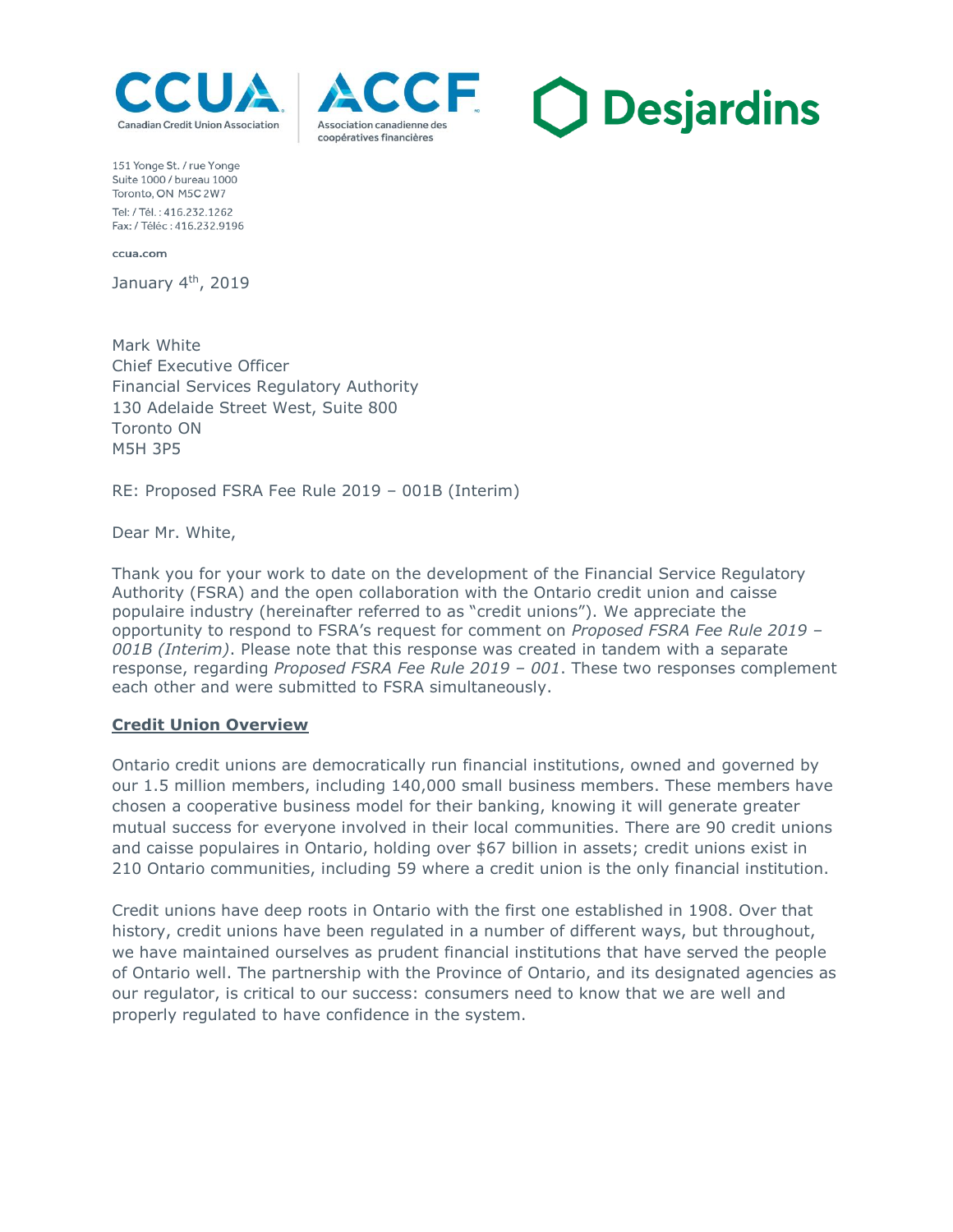





In 2009, the Ontario Government signaled that they intended to lower costs and merge boards and regulatory agencies in order to increase the competency and capabilities of the regulator. It has taken nearly a decade, but we are finally at the point where a new consolidated financial services regulator is ready to take over and realize this goal.

Going forward, credit unions need a regulator that exercises a culture of innovation and commitment to enhancing the strength of credit unions. FSRA can be assured that credit unions will work with it to develop policies that reflect the uniqueness and strength of the cooperative model. A well-regulated and prosperous credit union system benefits the future of Ontario.

# **FSRA Interim Fee Rule Recommendation**

The establishment of a fee structure is an integral part of developing any regulatory structure. Ontario credit unions welcome FSRA's collaborative approach to consultation with respect to the transition process from FSCO and DICO regulation, into a single entity. This response will provide a specific recommendation around both the type of interim fee rule used and the applicability of the interim rule in lieu of the permanent fee rule.

Credit unions view the creation of a new interim fee rule as an unnecessary change for the system. As is articulated in greater detail in CCUA's response to *FSRA Fee Rule 2019 – 001*, the first recommendation regarding the permanent fee change is to *start the implementation of any new fee structure in 2020, after FSRA's first operational year and the completion of the Credit Union and Caisses Populaire Act modernization.* Until then, our recommendation is that funding for the credit union sector within FSRA for 2019 remain frozen with the existing 2018 regulatory funding models.

Given this position, **the existing 2018 regulatory funding model credit unions use should serve as the interim fee rule.** This would function as the *de facto* interim fee rule until the creation of a new permanent fee rule, after FSRA's budget and operations are finalized. On top of all the reasons outlined in the *FSRA Fee Rule 2019 – 001* response, our proposed approach allows for the greatest simplicity and ease of transition for credit unions into FSRA. Moreover, it ensures that FSRA will have the adequate funding, as credit union fees would remain constant to 2018 levels.

The call for postponing the fee rule change has been a consistent response from the credit union system since the summer of 2018, when FSRA first engaged the Credit Union Industry Advisory Group on this matter. Credit unions cannot lend their support to any immediate fee change, given the combination of unknowns and uncertainty regarding our legislative and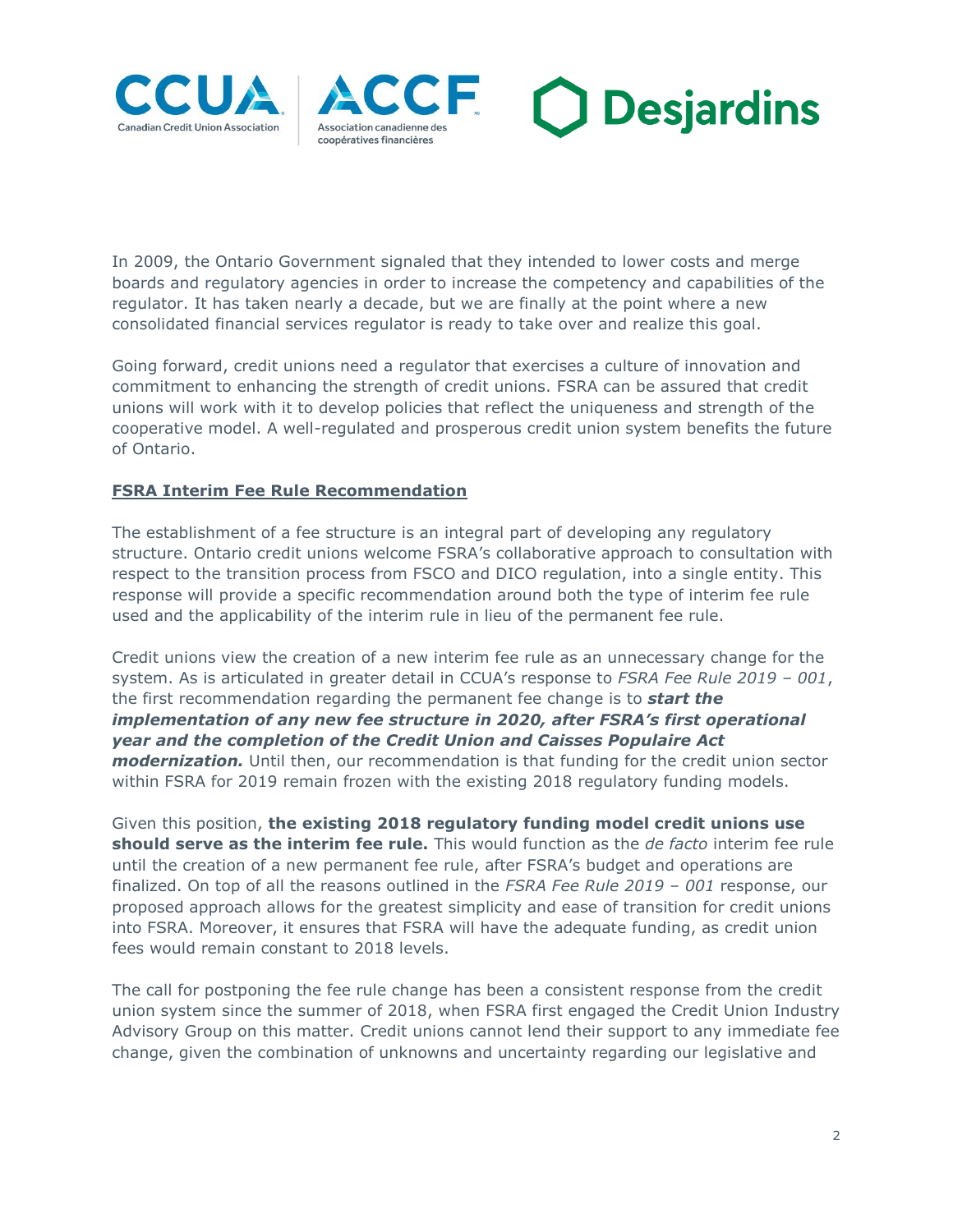





regulatory environment, and FSRA's overall budget opacity. Ontario credit unions strain to understand the immediate urgency to adopt a new fee model.

Our approach offers a much more realistic timeline that both regulators and credit unions can easily understand and plan for. Rather than dealing with the uncertainty of budgeting for an interim fee rule that may or may not be implemented, or a fee structure without a budget – both of which would be implemented mid-fiscal year – this suggestion is clear in both when the fee structure would change and what the effects would be. The transition to FSRA is a major undertaking for both FSRA and the credit unions, with multiple operational uncertainties that credit unions are forced to deal with. Our recommendation is a simpler, more transparent, and fairer approach, which better serves both FSRA and Ontario credit unions. It allows credit unions to have a full understanding of *all* the fees they will be paying into FSRA and the total amount.

## **Conclusion**

In conclusion, Credit Unions of Ontario look forward to working with FSRA to achieve your vision of simplicity, consistency, transparency, future focus, as well as efficiency and effectiveness. Credit unions remain Ontario's only provincially-regulated deposit-taking institutions and important driver of competitiveness in financial services for Ontarians. The proposed fee structure must reflect this, by ensuring that FSRA's credit union sector has both a suitably focused mandate and a capacity to adequately regulate our unique structure.

Our recommendation to use the current structure as an interim fee rule for FSRA's first year represents the best path forward for credit unions. Given the level of uncertainty around FSRA's timeline and budget, credit unions cannot support the immediate implementation of any fee structure. To provide consistency and fairness to credit unions, we firmly recommend implementing any new fee structure in 2020, after FSRA's first operational year and the completion of the *Credit Union and Caisses Populaire Act* modernization. In the interim, credit union fees should remain frozen with the existing 2018 regulatory funding models. Adopting a new funding model to be used in the interim would create an unnecessary regulatory burden for all parties involve.

Once again, we thank you for the opportunity to participate in FSRA's consultation process related to the interim fee rules. We strongly recommend FSRA use the existing regulatory fee structure in place and the adoption of the permanent RWA fee structure in 2020 – as per our recommendations outlined in the credit union response to *Proposed FSRA Fee Rule 2019 – 001*, and continue to provide additional guidance on the FSRA's ongoing work towards its